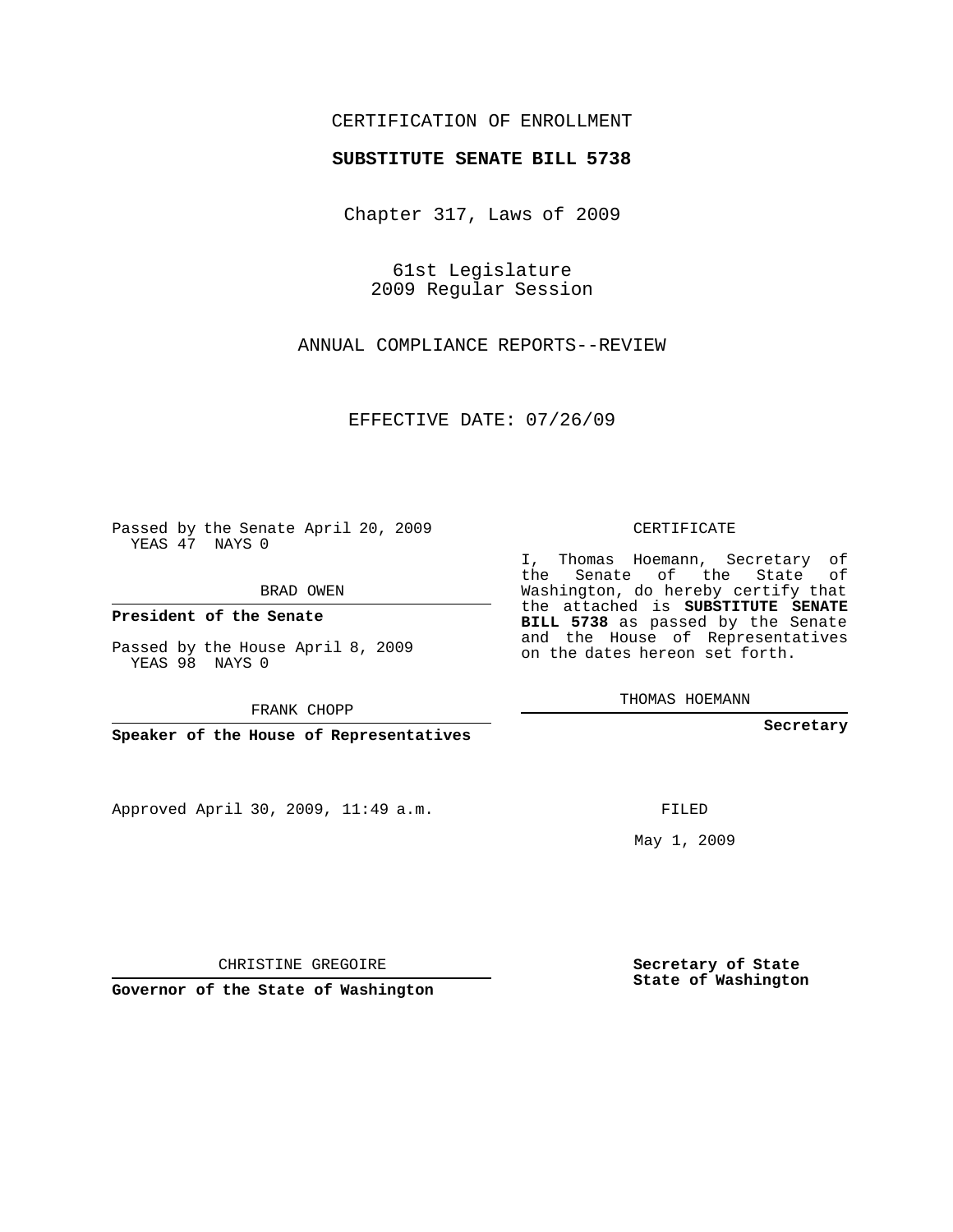## **SUBSTITUTE SENATE BILL 5738** \_\_\_\_\_\_\_\_\_\_\_\_\_\_\_\_\_\_\_\_\_\_\_\_\_\_\_\_\_\_\_\_\_\_\_\_\_\_\_\_\_\_\_\_\_

\_\_\_\_\_\_\_\_\_\_\_\_\_\_\_\_\_\_\_\_\_\_\_\_\_\_\_\_\_\_\_\_\_\_\_\_\_\_\_\_\_\_\_\_\_

AS AMENDED BY THE HOUSE

Passed Legislature - 2009 Regular Session

## **State of Washington 61st Legislature 2009 Regular Session**

**By** Senate Early Learning & K-12 Education (originally sponsored by Senators King, McAuliffe, Holmquist, Swecker, Oemig, Haugen, Kauffman, Honeyford, and Tom)

READ FIRST TIME 02/24/09.

 AN ACT Relating to annual compliance reports; and creating a new section.

BE IT ENACTED BY THE LEGISLATURE OF THE STATE OF WASHINGTON:

 NEW SECTION. **Sec. 1.** (1) Within existing resources, the office of the superintendent of public instruction shall review all annual compliance reports required of school districts.

 (2) The office of the superintendent of public instruction shall make recommendations about which reports should be:

(a) Discontinued;

 (b) Integrated into the longitudinal student data system established in RCW 28A.300.500; or

(c) Maintained in their current form.

 (3) The office of the superintendent of public instruction shall also recommend which federal reporting requirements may be used to meet state reporting requirements in order to avoid duplication of reports.

 (4) By December 1, 2009, the office of the superintendent of public instruction shall provide a final report on the status of the annual